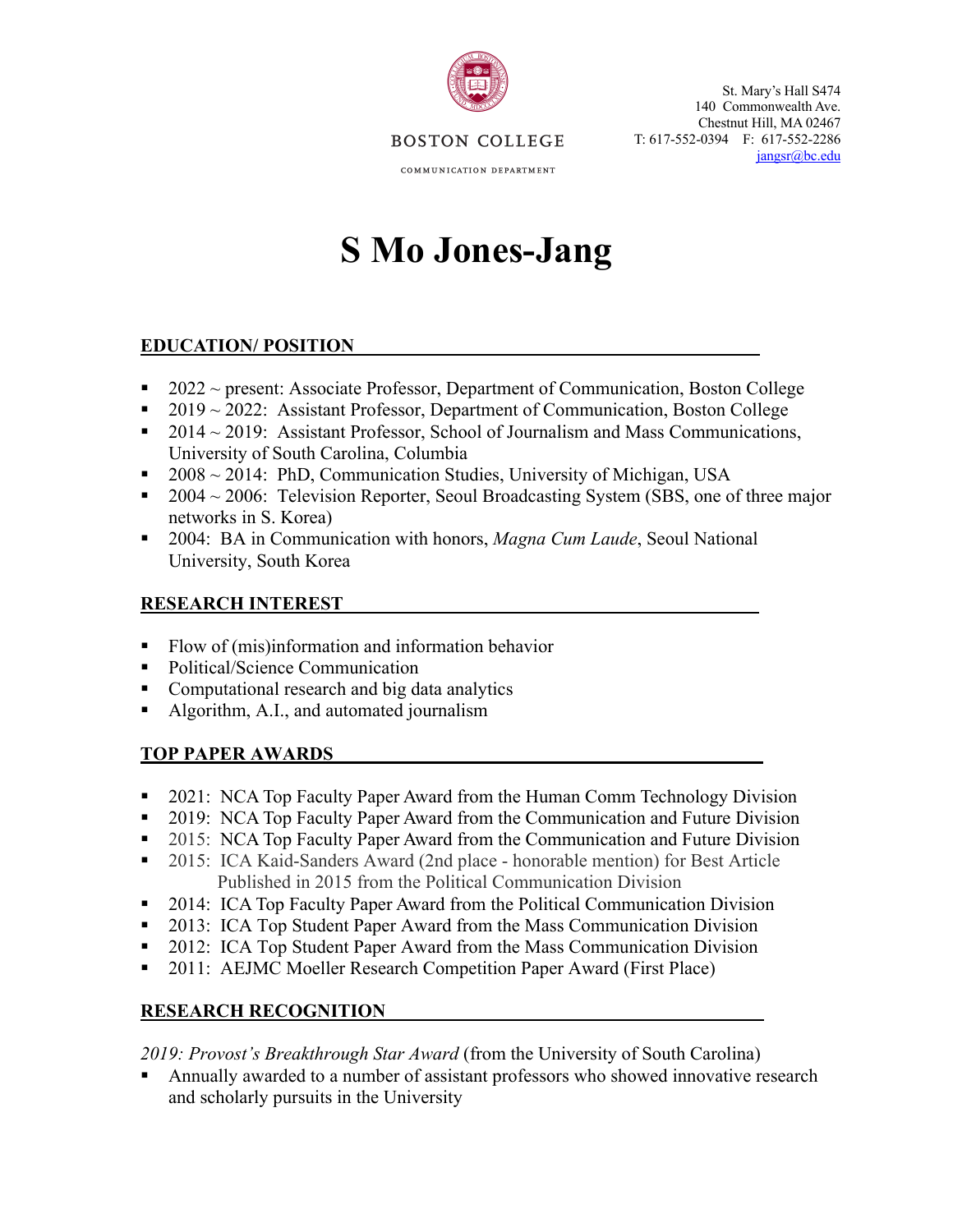# **TEACHING AWARD**

#### *2013: The Macdonald Graduate Student Instructor Award*

■ Annually awarded to an instructor who receives the best teaching evaluations in the Communication Department, University of Michigan

## **MAJOR GRANT ACTIVITIES \_**

- 2018 ~ 2020: PI, **National Endowment for the Humanities (NEH:** Digital Humanities Advancement Grants; with Drs. Chun and others). Evolution in digital discourse: Toward a computational tool for identifying patterns of language change in social media, **\$89,566. Awarded Sep 1, 2018.**
- $2017 \sim 2018$ : Co-PI, Advanced Support Programs for Innovative Research Excellence II (ASPIRE II with Drs. Frongillo and others). Positioning USC for Global Prominence in Research on Prevention and Management of Chronic Disease, **\$99,998. Awarded July 1, 2017.**
- 2017: PI, CIC Internal Research Grant for Fake News (with Drs. Tara Mortensen and Jingjing Liu). Fake news literacy. **\$5,000. Awarded February, 2017.**
- $2016 \sim 2017$ : Co-PI, Advanced Support Programs for Innovative Research Excellence II (ASPIRE II with Drs. Huang and Tang). The most competitive internal grant from the University of South Carolina (first-time winner in the J-School), **\$99,887. Awarded July 1, 2016.**
- § 2016: Co-PI, **National Science Foundation (NSF), STS** (with Drs. Huang and Tang from the Department of Computer Science). *Web Archaeology: Uncovering Hidden History on the Internet* **\$398,295. Not funded.**

### **EDITORIAL ROLE\_\_\_\_\_ \_\_\_\_\_ \_**

- Editorial board: *Journal of Communication* (Aug 2019 ~ present)
- Editorial board: *Mass Communication* & Society (Aug 2021 ~ present)
- Editorial board: *Asian Communication Research* (Feb 2021 ~ present)

### **REFEREED JOURNAL ARTICLES \_**

- 1. **Jones-Jang, S. M.**(in press). Can we blame social media for polarization? Counterevidence against filter bubble claims during the COVID-19 pandemic. *New Media & Society,* online first.
- 2. Moon, W., Chung, M., & **Jones-Jang, S. M.** (in press). How can we fight partisan biases in the COVID-19 pandemic? AI source labels on fact-checking messages reduce motivated reasoning. *Mass Communication & Society,* online first.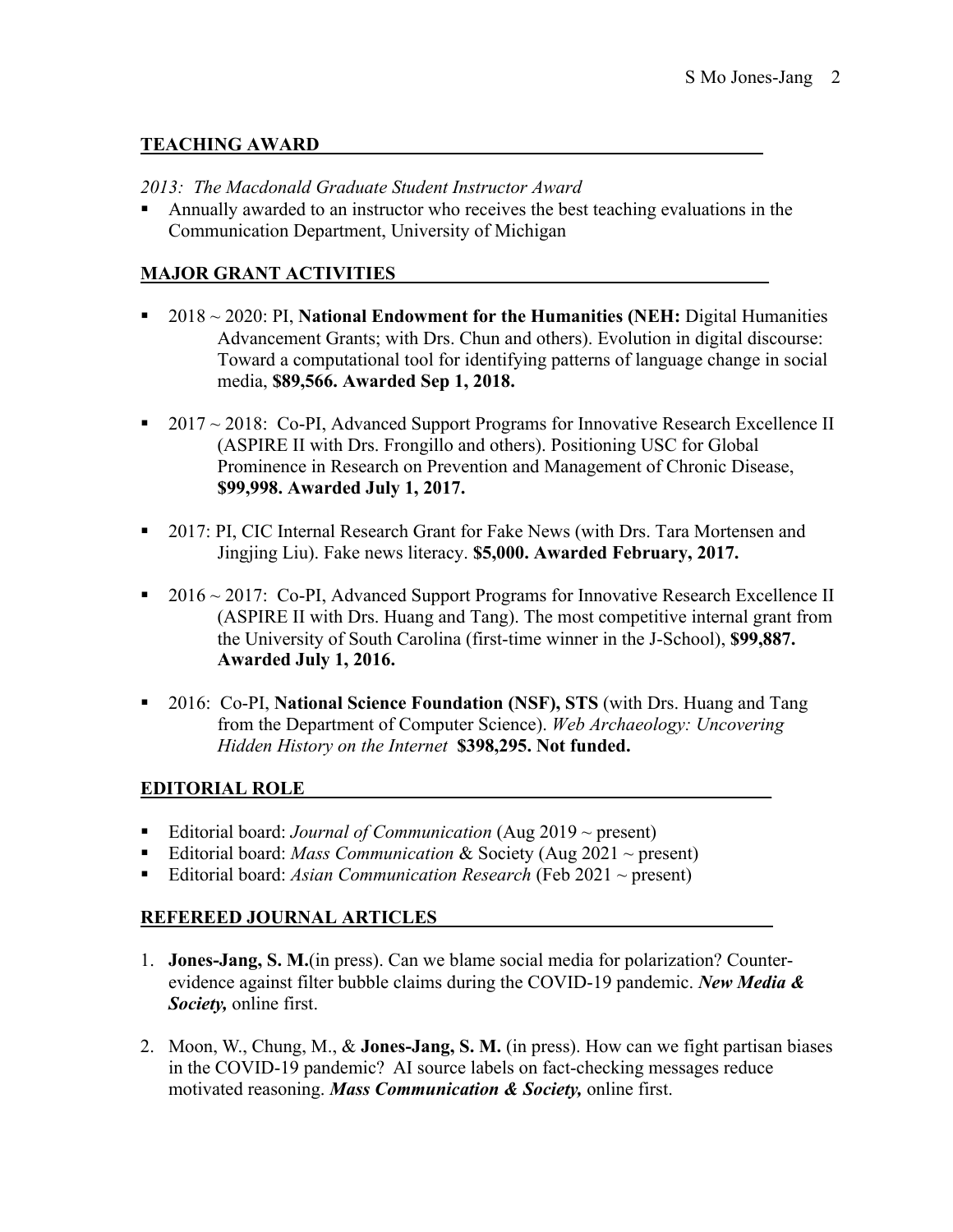- 3. **Jones-Jang, S. M.** (in press). Red media, blue media, Trump briefings, and COVID-19: Examining how information sources predict risk preventive behaviors via threat and efficacy. *Health Communication,* online first.
- 4. Park, Y. J., Lee, H., **Jones-Jang, S. M.**, & Oh, Y. W. (in press) Digital assistants: Inequalities and social context of access, use, and perceptual understanding, *Poetics,* online first. https://doi.org/10.1016/j.poetic.2022.101689
- 5. Park, Y. J., & **Jones-Jang, S. M.** (in press). Surveillance, security, and AI as technological acceptance. *AI & Society* https://doi.org/10.1007/s00146-021-01331-9
- 6. **Jones-Jang, S. M.** Noland, C. (2022). The politicization of health and science: Role of political cues in shaping the beliefs of the vaccine-autism link. *Health Communication, 37*(5), 606-616. https://doi.org/10.1080/10410236.2020.1859723
- 7. Kim, D. & **Jones-Jang, S. M.,** Kenski, K. (2022). Unfriending and muting during elections: The antecedents and consequences. *Mass Communication and Society, 25*(2), 161-184. https://doi.org/10.1080/15205436.2021.1942494
- 8. Kumar, N., Corpus, I., **Jones-Jang S. M.** *et al.* (2022). COVID-19 vaccine perceptions in the initial phases of US vaccine roll-out: an observational study on reddit. *BMC Public Health*, 22(446) https://doi.org/10.1186/s12889-022-12824-7
- 9. **Jones-Jang, S. M.,** Kim, D., & Kenski, K. (2021). Perceptions of mis- or disinformation exposure predict political cynicism: Evidence from a two-wave survey during the 2018 U.S. midterm elections. *New Media and Society, 23*(10), 3105-3125. https://doi.org/10.1177/1461444820943878
- 10. **Jones-Jang, S. M.** Mortensen, T., & Liu, J. (2021). Does media literacy help identification of fake news? Information literacy helps, but other literacies don't. *American Behavioral Scientist*, *65,* 371-388. \***Top 3 most cited article in the Journal**
- 11. Kim, D., **Jones-Jang, S. M.,** & Kenski, K. (2021). Why do people share political information on social media? *Digital Journalism, 9*(8), 1123-1140. https://doi.org/10.1080/21670811.2020.1827966
- 12. Tandoc, E. C., Duffy, A., & **Jones-Jang, S. M**. (2021). Poisoning the information well? The impact of fake news on news media credibility. *Journal of Language and Politics***,**  *20*(5), 783- 802. https://doi.org/10.1075/jlp.21029.tan
- 10. **Jones-Jang, S. M.,** Hart, P. S., Feldman, L., & Moon, W. (2020). Diversifying or reinforcing science communication? Examining the flow of frame contagion across media platform. *Journalism & Mass Communication Quarterly*, *97*, 98-117.
- 11. **Jones-Jang, S. M.,** Heo, Y., McKeever, R., Kim, J., Moscowitz, L., & Moscowitz, D. (2020). Good news! Communication findings may be underestimated: Comparing effect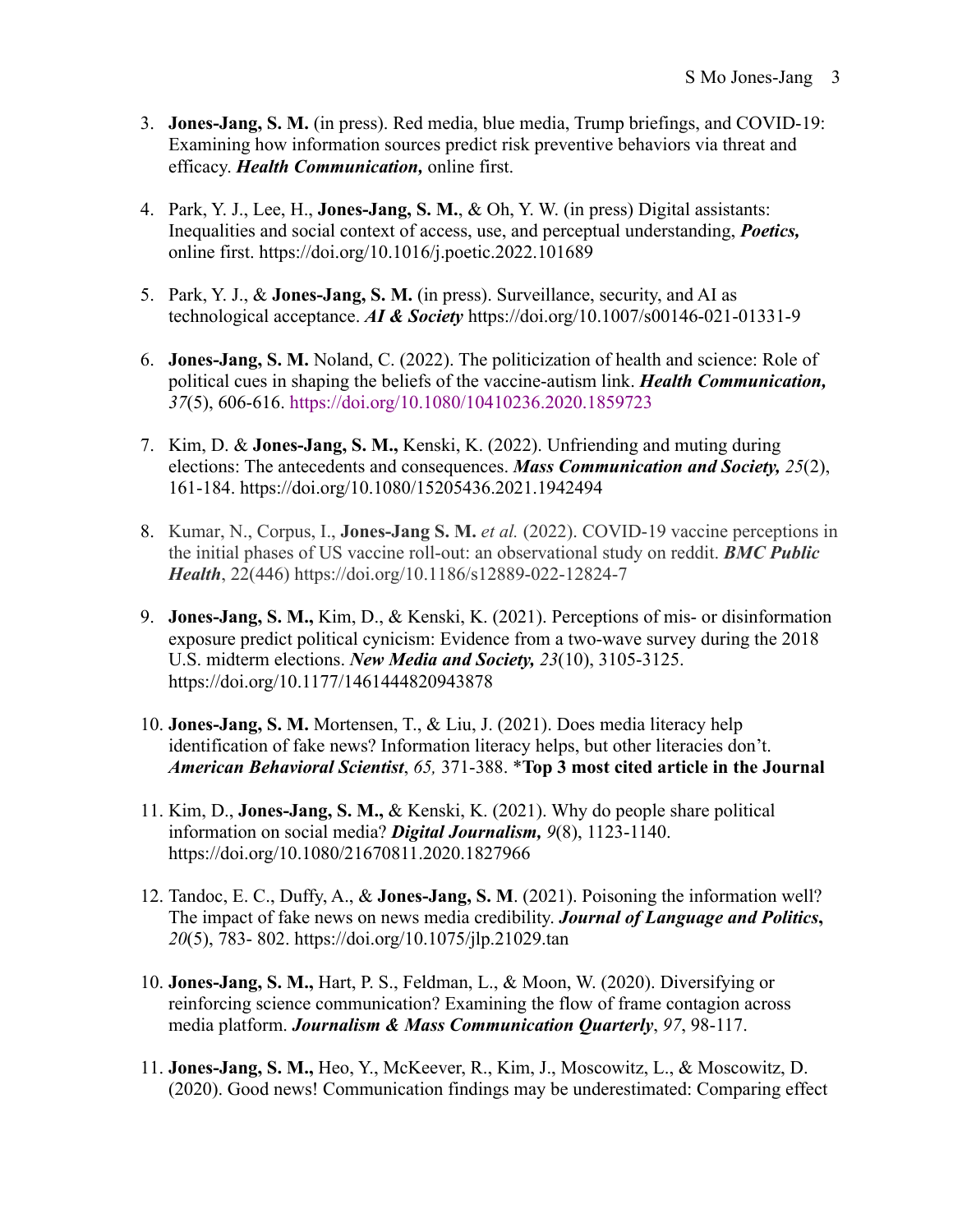sizes with self-reported and logged smartphone data, *Journal of Computer-Mediated Communication, 25,*346-363.

- 12. Park, Y. J., Sang, Y., Lee, H., & **Jones-Jang, S. M.** (2020). The ontology of digital asset after death: policy complexities, suggestions and critique of digital platforms. *Digital Policy, Regulation and Governance*, *22*, 1-14. \* *lead article*
- 13. **Jang, S. M***.* (2019). Mass shootings backfire. The boomerang effects of death concerns on policy attitudes. *Media Psychology, 22*, 298-322.
- 14. **Jang, S. M***.,* McKeever, B., McKeever, R., & Kim, J. K. (2019). From social media to mainstream news: The information flow of the vaccine-autism controversy in the US, Canada, and the UK. *Health Communication, 34,* 110-117.
- 15. Kim, H., **Jang, S. M.**, & Noh, G. Y. (2019). Is it good to blame the government for food safety concerns? Attributions of responsibility, new media uses, risk perceptions, and behavioral intentions in South Korea. *Journal of Food Safety*, *39*, e12570.
- 16. **Jang, S. M.,** Geng, T., Li, J., Xia, R., Huang, C., Kim, H., & Tang, J. (2018). A computational approach for examining roots and spreading patterns of fake news: Evolution tree analysis. *Computers in Human Behavior, 84,* 103-113.
- 17. **Jang, S. M.,** & Kim, J. K. (2018). Third-person effects of fake news: Fake news regulation and media literacy interventions. *Computers in Human Behavior, 80,* 295- 302.
- 18. Park, Y.J., **Jang, S. M.**, Lee, H., & Yang, G. (2018). Divide in Ferguson: Social media, social context, and division. *Social Media and(+) Society. 4*(3).
- 19. Kim, H.B., **Jang, S. M.**, Kim, S. H., & Anan, W. (2018). Evaluating sampling methods for content analysis of Twitter data. *Social Media and(+) Society. 4*(2).
- 20. Pregressive, G., McKeever, B., **& Jang, S. M.** (2018). What's contagious? Exploring why content goes viral on Twitter: A case study of the ALS ice bucket challenge. *International Journal of Nonprofit and Voluntary Sector, 23,* e1586
- 21. **Jang, S. M.,** Park, Y. J., & Lee, H. (2017). Round-trip agenda setting: Tracking the intermedia process over time in the ice bucket challenge. *Journalism, 18*(10), 1292-1308.
- 22. **Jang, S. M.,** & Park, Y. J. (2017). Redirecting the focus of the agenda: Testing the zerosum dynamics of media attention in news and user-generated media. *International Journal of Communication,* 3998-4017.
- 23. Lee, H. & **Jang, S. M.** (2017). Talking about what provokes us: Political satire, emotions, and interpersonal talk. *American Politics Research*, *45*, 128-154.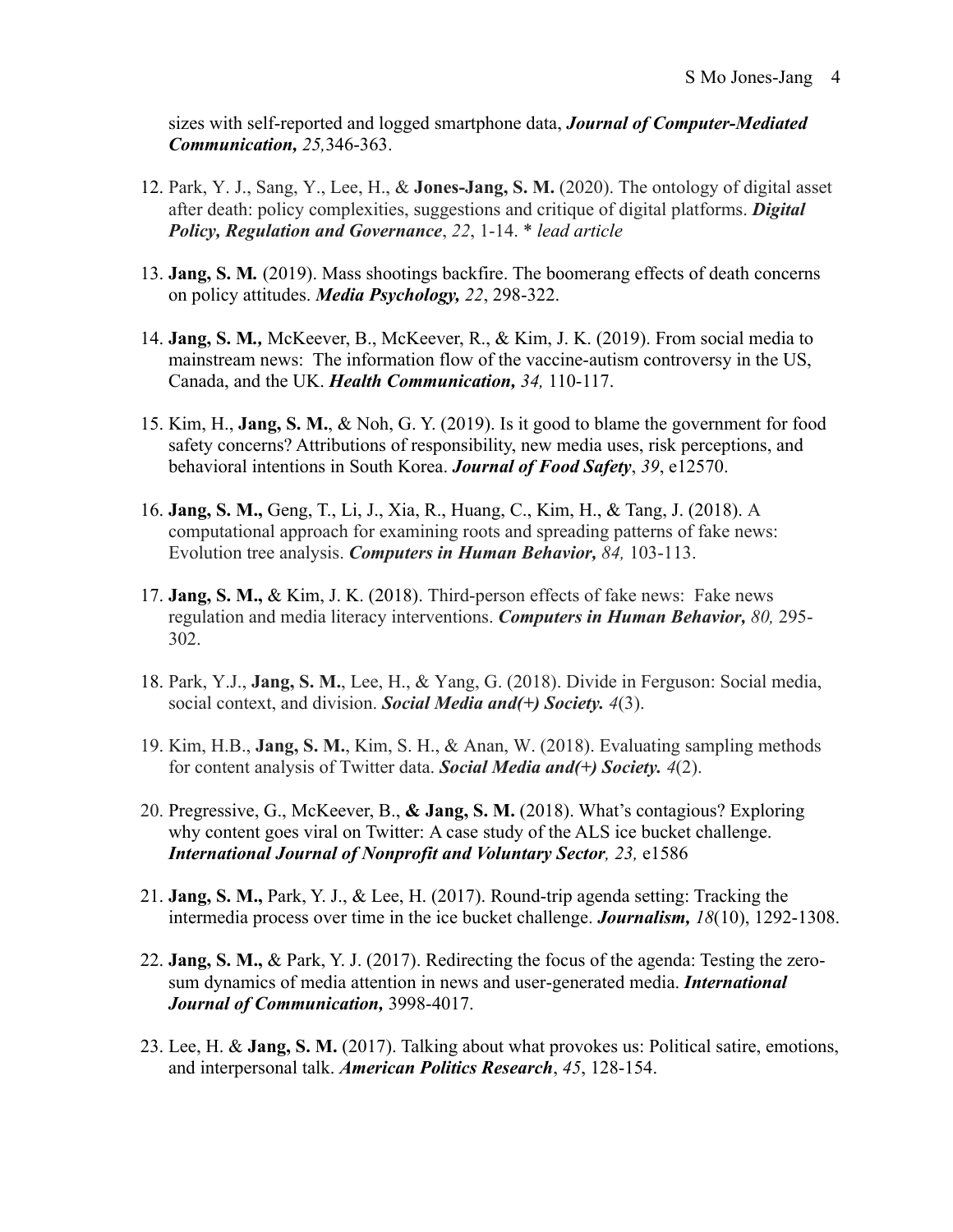- 24. Park, Y., **& Jang, S. M.** (2017). Public attention, social media, and Edward Snowden saga. *First Monday, 22*(8).
- 25. **Jang, S. M.,** & Oh, Y. W. (2016). Getting attention online in election coverage: Audience selectivity in the 2012 U.S. presidential election. *New Media & Society, 18*(10), 2271- 2286.
- 26. Park, Y. J., & **Jang, S. M.** (2016). African American Internet use for information search and privacy protection task. *Social Science Computer Review*, *34*(5), 618-630.
- 27. Moon, S. S., Kim, Y. J., **Jang, S. M.,** Yoon, S., & Kim, J. (2016). Preventing substance abuse among adolescents: Evaluation of an integrated model combining life skills training and parent training, *People: International Journal of Social Sciences, 2*(1), 555- 576.
- 28. **Jang, S. M.,** & Pasek, J. (2015). Assessing the carrying capacity of Twitter and online news. *Mass Communication & Society, 18*(5)*,* 577-598.
- 29. **Jang, S. M.,** & Hart, P. S. (2015). Polarized frames on "climate change" and "global warming" across countries and states: Evidence from Twitter big data. *Global Environmental Change*, 32, 11-17. (2015 Impact factor = 6.00,  $2<sup>nd</sup>$  /98 Environmental Studies)
- 30. Guggenheim, L., **Jang, S. M.**, Bae, S., & Neuman, W. R. (2015). The dynamics of issue frame competition in traditional and social media. *The ANNALS of the American Academy of Political and Social Science*, 659, 207-224.
- 31. Neuman, W.R., Guggenheim, L., **Jang, S. M.**, & Bae, S. (2014). Theorizing the dynamics of public attention: Agenda setting theory meets big data. *Journal of Communication, 64*(2), 193-214. \* *lead article*
- 32. **Jang, S. M.** (2014). Seeking congruency or incongruency online? Examining selective exposure to four controversial science issues. *Science Communication, 36*(2), 143-167 \**lead article*
- 33. **Jang, S. M.,** Lee, H., & Park, Y. J. (2014). The more friends, the less political talk? Predictors of Facebook discussion among college students. *Cyberpsychology, Behavior, and Social Networking*, *17*(5), 271-275 \* *lead article*
- 34. Pasek, J., **Jang, S. M**., Cobb, C., DiSogra, C., & Dennis, J. M. (2014). Can microtargeting improve survey sampling? An assessment of accuracy and bias in consumer file marketing data. *Public Opinion Quarterly, 78*(4), 889-916.
- 35. **Jang, S. M.,** & Lee, H. (2014). When pop music meets a political issue: Examining how "Born This Way" influences attitudes toward gays and gay rights policies. *Journal of Broadcasting and Electronic Media*, *58*(1), 114-130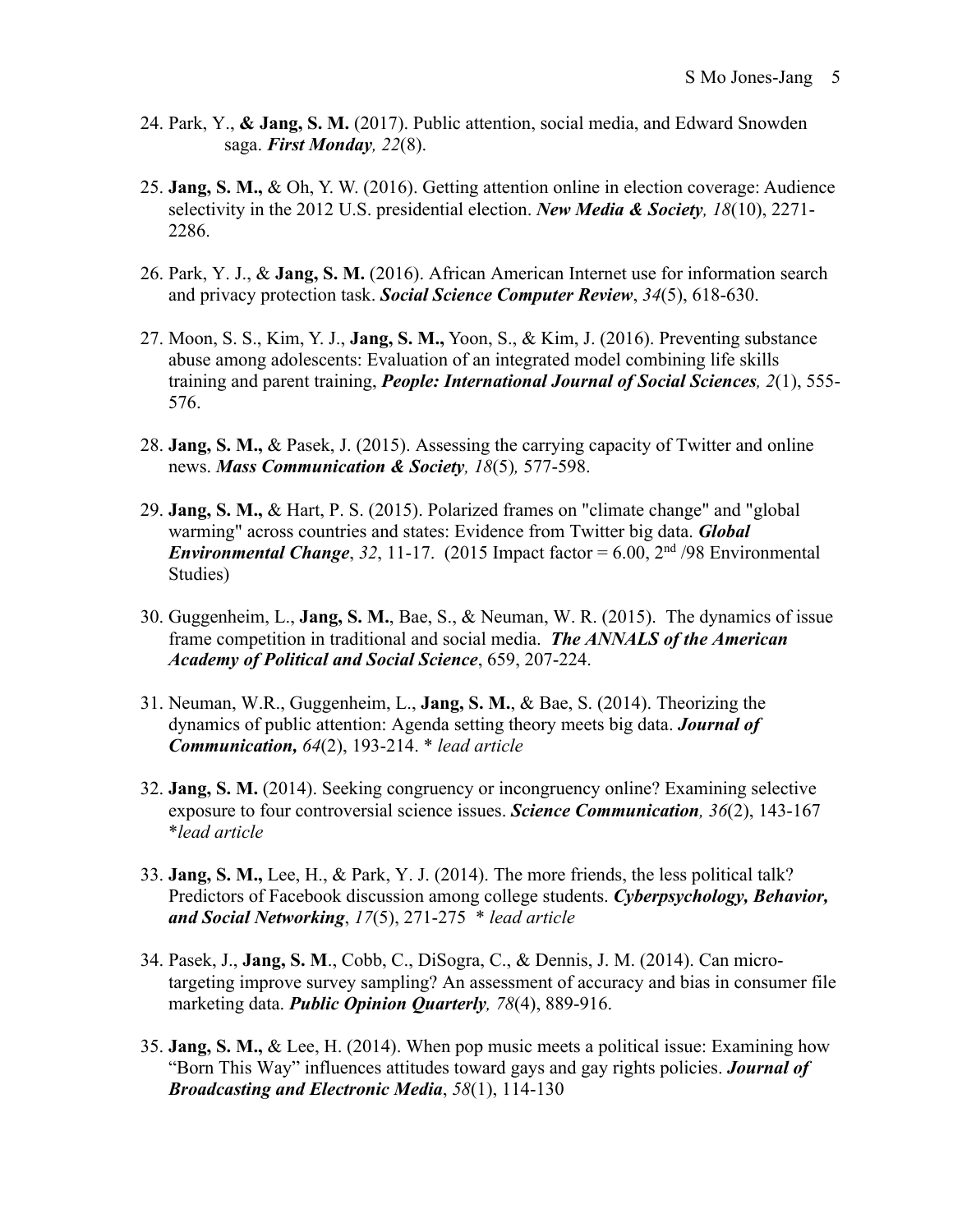- 36. **Jang, S. M.** (2014). Challenges to selective exposure: Selective seeking and avoidance in a multitasking media environment. *Mass Communication & Society, 17*(5), 665-688.
- 37. Park, Y. J., & **Jang, S. M.** (2014). Understanding privacy knowledge and skill in mobile communication. *Computers in Human Behaviors, 38*, 296-303.
- 38. **Jang, S. M***.* (2013). Framing responsibility in climate change discourse: Ethnocentric attribution, perceived causes, and policy attitudes. *Journal of Environmental Psychology, 36,* 27-36 \* *lead article*
- 39. **Jang, S. M.,** & Park, Y. J. (2013). The citizen as issue specialist: Issue publics in a changing media environment. *Future Internet*, *5*(4), 568-579
- 40. **Jang, S. M.,** & Park, Y. J. (2012). The Internet, selective learning, and the rise of issue specialists. *First Monday,* 17(5).

# **CONFERENCE PRESENTATIONS**

- $\blacksquare$  ICA: 2012(1), 2013(2), 2014(1), 2016(2), 2017(1), 2018(2), 2019(2), 2020(3), 2021(1), 2022(3)
- $\bullet$  NCA: 2013(1), 2014(1), 2015 (2), 2016 (2), 2017(1), 2018(1), 2019(2), 2020(1), 2021(2)
- AEJMC:  $2011(1)$ ,  $2012(1)$ ,  $2013(1)$ ,  $2014(1)$ ,  $2015(1)$ ,  $2016(1)$ ,  $2017(2)$ ,  $2019(2)$ , 2021(1)
- APSA:  $2012(1)$ ,  $2013(1)$ ,  $2014(1)$
- MPSA:  $2022(1)$
- **•** TPRC:  $2019(1)$
- AAPOR:  $2012(2)$
- $\blacksquare$  WAPOR: 2011(1)
- **•** IPRRC:  $2015(1)$

### **JOURNALISM EXPERIENCE**

*2004~2006: Television Journalist in the Seoul Broadcasting System* 

■ Produced 200+ television news reports aired nationwide, South Korea.

### **TEACHING EXPERIENCE**

*Boston College*

- Social Media
- Communication Methods
- Persuasion

### *University of South Carolina*

- Social Media and Big Data (JOUR 499) New course
- Public Relations Campaigns (JOUR531)
- Public Opinion and Persuasion (JOUR 542)
- New Media Technologies and Mass Media (JOUR 740 graduate course)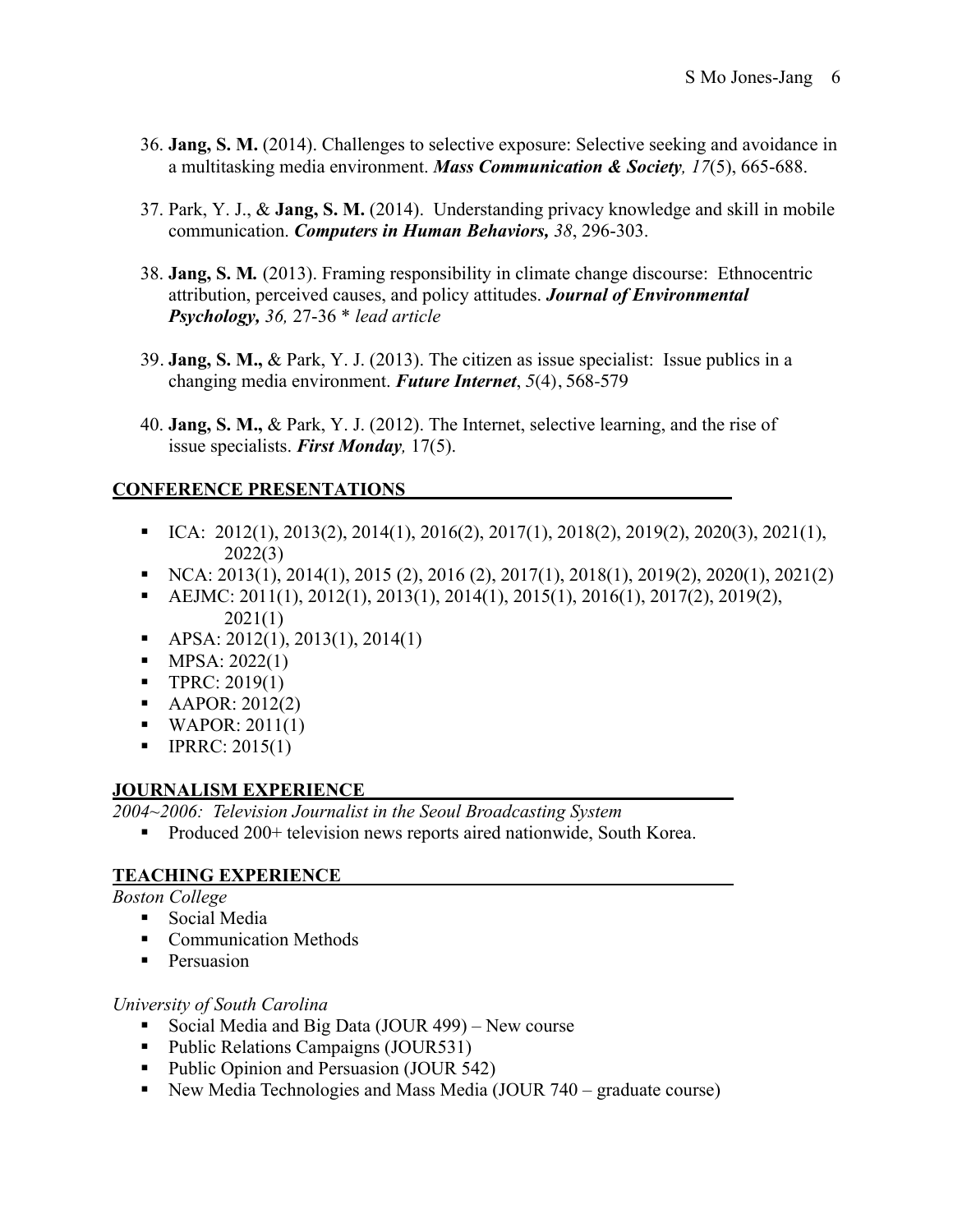- Literature of Mass Communications and Journalism (JOUR 749– graduate course)
- Research Design and Methods (JOUR 701– graduate course)

# *University of Michigan*

- Managing the Information Environment (COMM 111)
- Media Effects and Processes Large lecture introductory course
- Research Methods Lab sessions teaching SPSS (COMM 211)
- Media and Individuals Upper level writing course (COMM 381)
- Visual Culture and Literacy Upper level writing course (COMM 365)

# *Advising Undergraduate Research, University of Michigan*

§ **Undergraduate Research Opportunity Program** - involved undergraduate students in a research project, creating research partnerships with first-year students.

# **TEACHING INTEREST**

- Social Media/ Big Data/ New Media and Society
- Mass Media Theory and Effects
- Political Communication, Science Communication
- Persuasion and Public Relations Campaigns
- Quantitative Research Methods

# **FELLOWSHIPS AND MISCELLANEOUS GRANTS**

### *University of South Carolina*

■ 2014~17: Provost Internal Research Grant (\$60,000)

### *Conferences*

- 2019: NCA Paper Award
- 2015: NCA Paper Award
- 2014: ICA Paper Award
- 2013: ICA Paper Award
- 2012: ICA Paper Award
- 2012: ICA Travel Grant
- 2011: AEJMC Moeller Research Competition

### *University of Michigan, Rackham Graduate School*

- 2014: Rackham One-term Dissertation Fellowship (\$9,300)
- 2012: Research Grant w/ Dr. Pasek (\$9,000 total)
- 2011~13: Rackham Travel Grant (\$2,400 total)
- 2011~12: Rackham Graduate Student Research Grant (\$4,400 total)

### *University of Michigan, Department of Communication Studies*

- 2013: Teaching Award  $(\$ 1,000)$
- 20012~2014: Research Fellowship (2 terms: \$17,000 total)
- 2011~2013: Travel Grant  $(\$5,300$  total)
- 2009~2011: Summer Research Grant (\$13,000 total)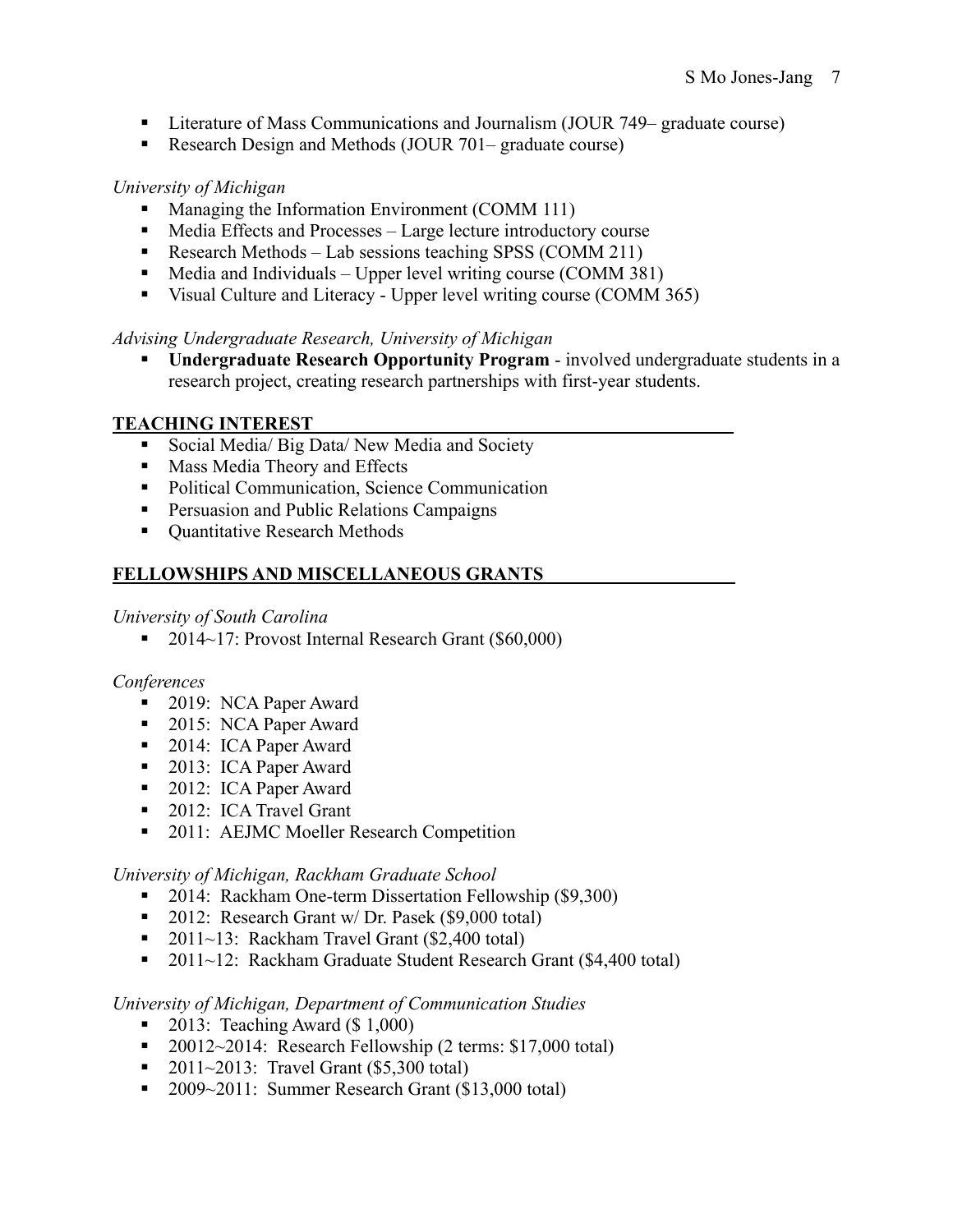■ 2008~2013: Teaching Assistantship (9 terms: \$77,000 total)

# *Seoul National University, Department of Communication*

- Merit Scholarship for Top1 GPA Student (1 term: 2/3 tuition waived)
- Merit Scholarship for Top10 GPA Student (6 terms: 1/3 tuition waived)

# **MEDIA ATTENTION\_\_\_\_\_\_\_**

- **Psypost:** "Republicans tend to follow Donald Trump's opinions on vaccines rather than scientists' opinions" The article talks about my research, "The politicization of health and science." (2/7/2021)
- § **Podcast Interview with Allen McDuffee: Governmentality.net** "Polarizing tribalism: How political tribes are killing democracy." (3/12/2018) https://governmentality.net/2018/03/12/polarization-political-tribes-amy-chua/
- **Pacific Standard:** "Why school shootings produce more polarization?" This article introduces the findings of my research published in Media Psychology, "Mass shootings backfire." (2/28/2018) https://psmag.com/education/school-shootings-produce-morepolitical-polarization
- **Salon:** "Backfire: Do mass shootings only harden existing attitudes?" (2/26/2018) https://www.salon.com/2018/02/26/backfire-do-mass-shootings-only-harden-existingattitudes/
- **•** Psypost: "People view their political opponents as being more influenced by fake news than themselves, study finds." The article talks about my research, "Third person effects of fake news." (1/16/2018) http://www.psypost.org/2018/01/people-view-politicalopponents-influenced-fake-news-50588
- **HuffPost Live**: Participated in this live discussion regarding harsh Facebook comments about the situations in Gaza. I also introduced my research published in Cyberpsychology, Behavior, and Social Network. (8/19/2014)
- **DailyDot.com:** "Study confirms you should just shut up about politics on Facebook" http://www.dailydot.com/lifestyle/study-facebook-politics/

# **SERVICES / MEMBERSHIPS**

### *Professional Service*

- Editorial Board for Journal of Communication, Mass Communication & Society
- Elected Webmaster for Political Communication Division (NCA) (2018~2020)
- Appointed ComSHER (AEJMC) Division Outreach Chair (2019~2020)
- Appointed ComSHER (AEJMC) Division Website Chair (2017~2019)
- Elected KACA officer Web Master (2015~2017)
- Elected Student Representative to KACA (Korean American Communication Association;  $2013 \sim 2015$ )
- Conference Paper Reviewer (ICA, AEJMC, NCA)
- Ad hoc Journal Reviewer
	- Journal of Computer-Mediated Communication
	- Human Communication Research
	- New Media and Society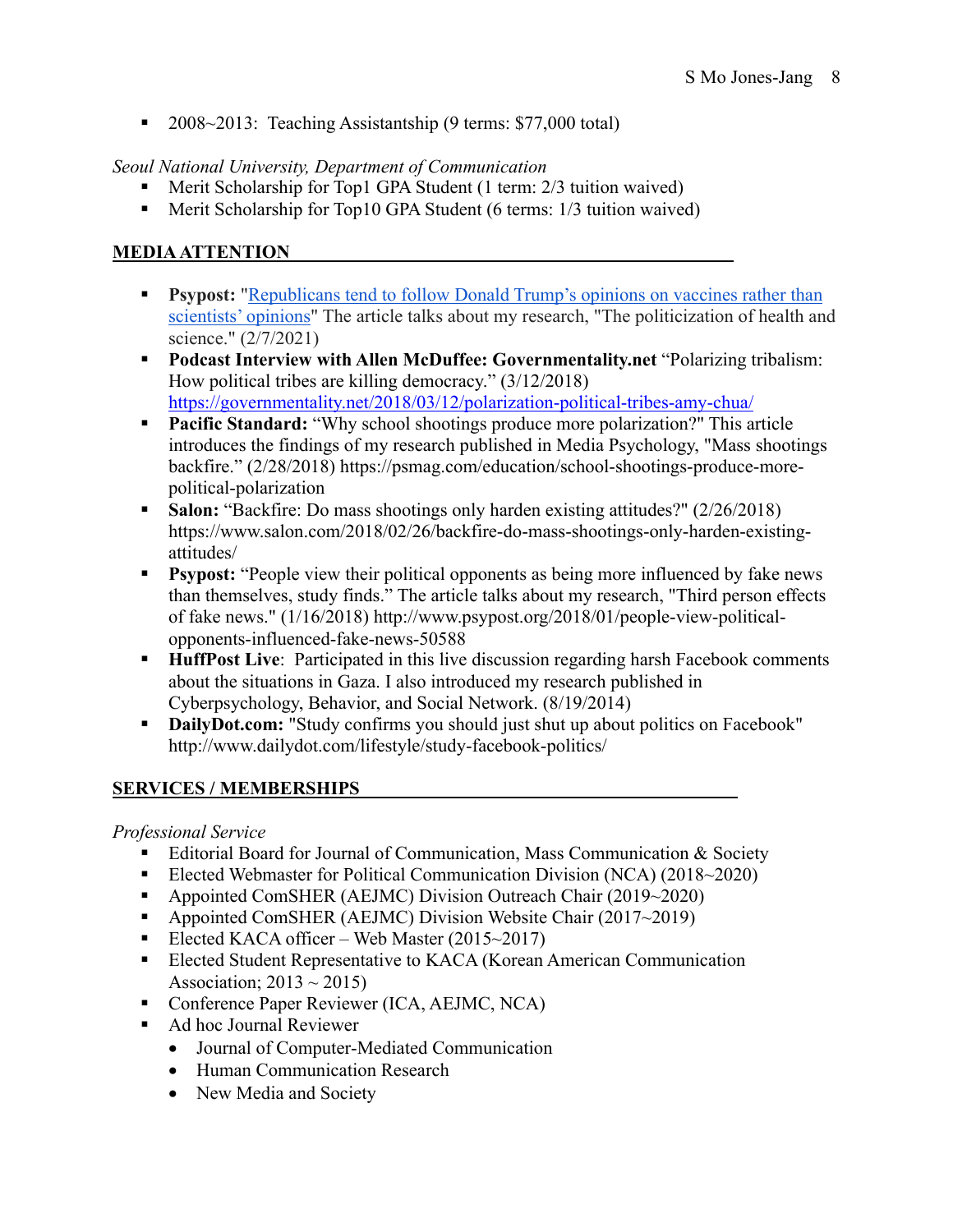- Public Opinion Quarterly
- Communication Research
- International Journal of Communication
- Information Communication Society
- Journalism and Mass Communication Quarterly
- Cyberpsychology, Behavior & Social Networking
- Mass Communication & Society
- Global Environmental Change
- Science Communication
- Computers in Human Behavior
- Risk Analysis
- Environmental Communication
- Journal of Environmental Psychology
- Climatic Change
- Big Data & Society
- Journal of Applied & Social Psychology
- International Journal of Press & Politics
- Telematics and Informatics
- Political Behavior
- Canadian Journal of Behavioral Science

# *University Service*

*Boston College*

- *2021 ~ present* Schiller Institute Data Science Curriculum Committee
- *2022 ~ present* Academic Technology Advisory Board
- *2020 ~ present* Creative Curriculum Committee
- 2019 *~ present* Social Media Committee

*University of South Carolina*

- 2017  $\sim$  2019 Graduate Council Committee
- 2017  $\sim$  2019 Petition Committee
- 2017  $\sim$  2018 Broadcasting Search Committee
- 2016  $\sim$  2019 Fulbright Evaluation Committee
- 2015  $\sim$  2016 Director Search Committee
- 2015 ~ 2016 Self-Study Committee (Scholarship: Research, Creative and Professional Activity)
- 2014  $\sim$  2016 Research and Creative Scholarship Committee
- 2014  $\sim$  2015 Graduate Council
- 2014  $\sim$  2015 Graduate Program Admission Committee *University of Michigan*
	- 2013  $\sim$  2014 Search Committee

# *Community Service*

■ 2015  $\sim$  2018 Public Relations Director for Korean Festival